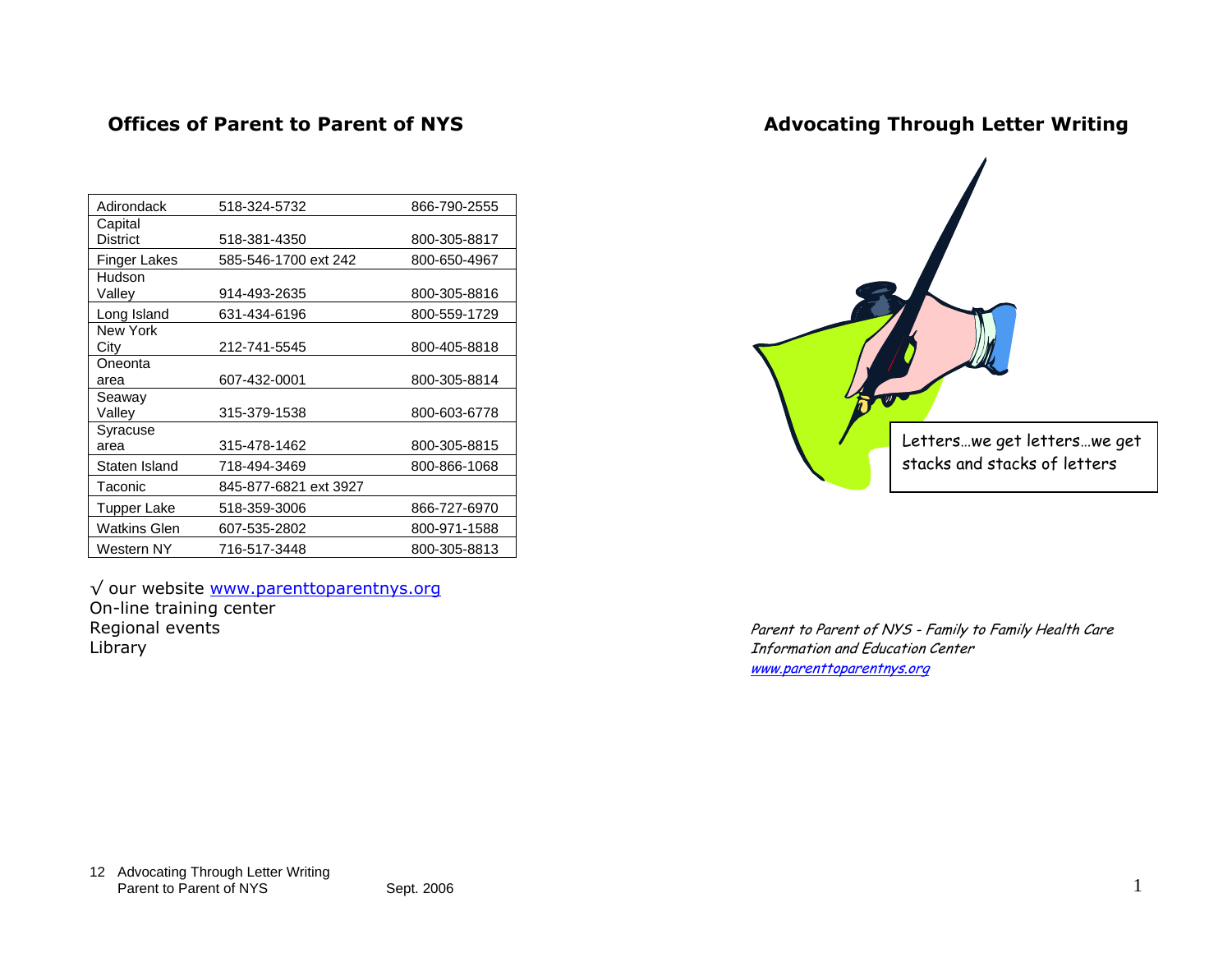Parent to Parent of NYS is a not for profit organization with a mission to support and connect parents of individuals with special needs.

*Parents supporting parents* is what this organization is about. We have walked it, lived it and we are sharing it. Nothing can replace the experience and knowledge that parents can share with each other.

Parents of children with special needs must learn new languages when communicating with health care professionals, insurance agencies, equipment manufacturers and distributors. It is more than we ever expected we would need to know when we became parents.

When accessing health care for our children, there is another level of advocacy and information needed. Learning to advocate, learning to research and learning how to communicate with multiple systems are all skills we have had to acquire.

Janice Fitzgerald Executive Director Parent to Parent of NYS P.O. Box 1296 Tupper Lake, NY 12986

### **Resources**

http://www.parenttoparentnys.org

http://www.nichy.org

http://www.ldadvocates.com/Requesting-Evaluation-Determination.html

http://www.wrightslaw.com/advoc/articles/DR AFT\_Letters.html

http://www.lasikinfocenter.net/Miscellaneous/A uthorization%20for%20Release%20of%20Medical%20Records.htm

http://www.listen-up.org/haid/haidfund2.htm

https://munsonhealthcare.patientcompass.com /hc/jsp/letter\_b.html

https://uic.patientcompass.com/hc/jsp/pgstep 4.jsp

http://www.patientcenters.com/hydrocephalus /news/insurance.html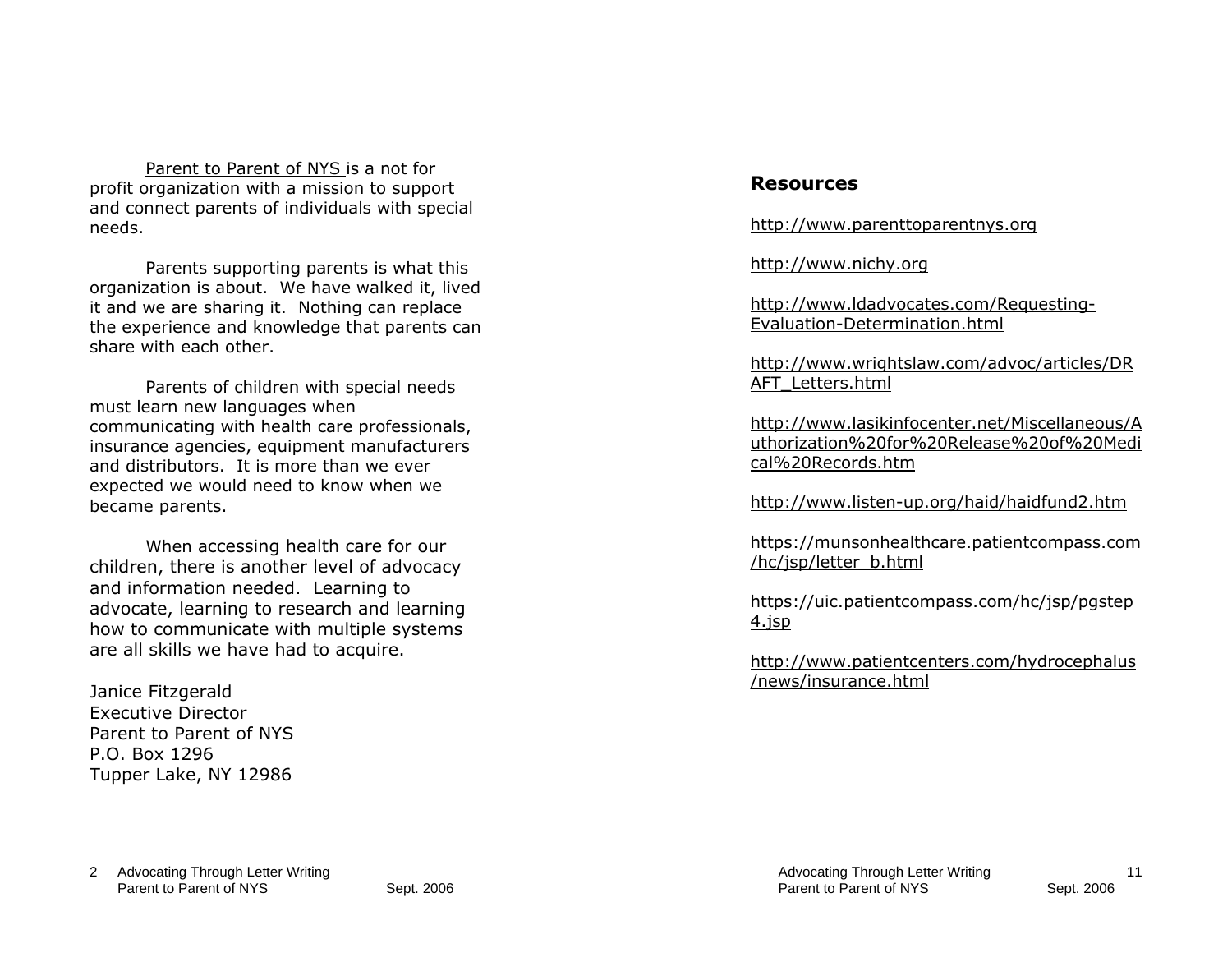#### *Keep to the point…*

• Before you see the doctor, therapist or teacher, write down your questions and comments. Have the list handy.

• Create a brief description of your child. Keep it handy.

• Read that brief description of your child aloud at the beginning of every meeting. It will keep you focused and keep the group from wandering off on other questions and concerns.

• Be brief. No one likes a long drawn out meeting.

- Redirect folks to the topic.
- Be polite and be informative.

And remember the one, most important step in advocacy….

#### *Write it Down and Keep a Copy*



## **√Advocating Through Letter Writing**

There are many times we are asked to "Put your request in writing". The bank, your elected official, a credit card company, a boss, a fellow employee, a local handyman have all asked customers and consumers to "Put that in writing, please".

 For the parents of children with disabilities, there are even more reasons to "Put that in writing, please." We are often requesting more information from insurers and from doctors. We request Family Support money in writing. We may be requesting information from nutritionists or specialists. We might be providing documentation about our child's disability to strangers.

 A request for a meeting with a teacher, a change in your child's program, an adjustment to your child's testing schedules, all may require a letter. And not all of us are comfortable writing a letter for these requests. It can be intimidating and time consuming. In the following few pages you will find some hints, suggestions or models to use when you are writing your next letter. We hope this booklet helps you to feel confident and to improve your letter writing skills.

3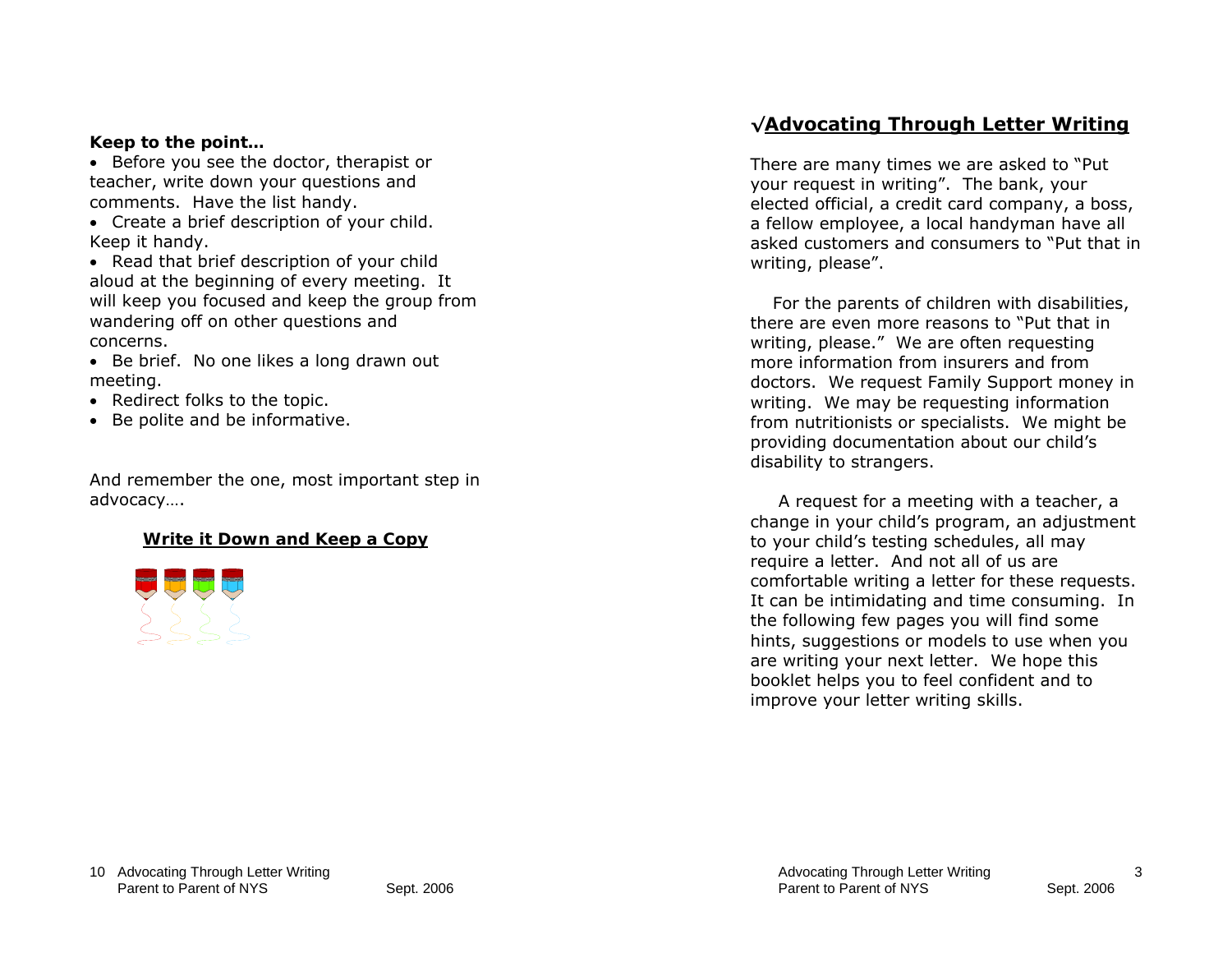

#### **√ Letter writing can accomplish several things…..**

- You can help people who aren't doctors or nurses understand your child's needs
- You can organize your aims and goals for your child's treatment
- You can provide action steps for folks who will implement your child's IEP (Individualized Education Program)
- You can document an incident
- You will have a written record of your requests in case someone mislays or loses your letter
- You can describe the laws and regulations that apply to your request
- You can present your hopes and dreams for your child in a clear and concise way, so that everyone understands your wishes

### *Always keep in mind, you are your child's first and best teacher and*

*advocate.* Research supports the role of involved parents and the IDEA (Individuals with Disabilities Education Act) requires your input and full participation.

#### *Remember to keep copies of every thing you send*

• Research using the internet or the library if you aren't connected.

• Read every letter or note that comes home to you from the hospital, the doctor or the school.

### *Know your rights…..*

- Talk to the patient advocate at the hospital.
- Ask to speak with the social worker at the hospital or agency.
- Find out about your insurance coverage.
- Ask about lifetime caps on services or prescriptions. Does your insurer pay for equipment or only for medical services?
- Reach out to your local Parent Training and Information Centers.
- Read the patients bill of rights.
- Learn about the IDEA (Individuals with Disabilities Education Act).

## *Educate yourself…*

- Ask questions of everyone. There are no stupid questions, just unanswered ones.
- Ask peoples' names and phone numbers.
- Ask about your local representative. Where is the closest office to you? Does the representative serve on any education or insurance or health committees?
- Go to community meetings…at schools, hospitals, government, community colleges or community organizations.
- Get to know people and they will get to know you.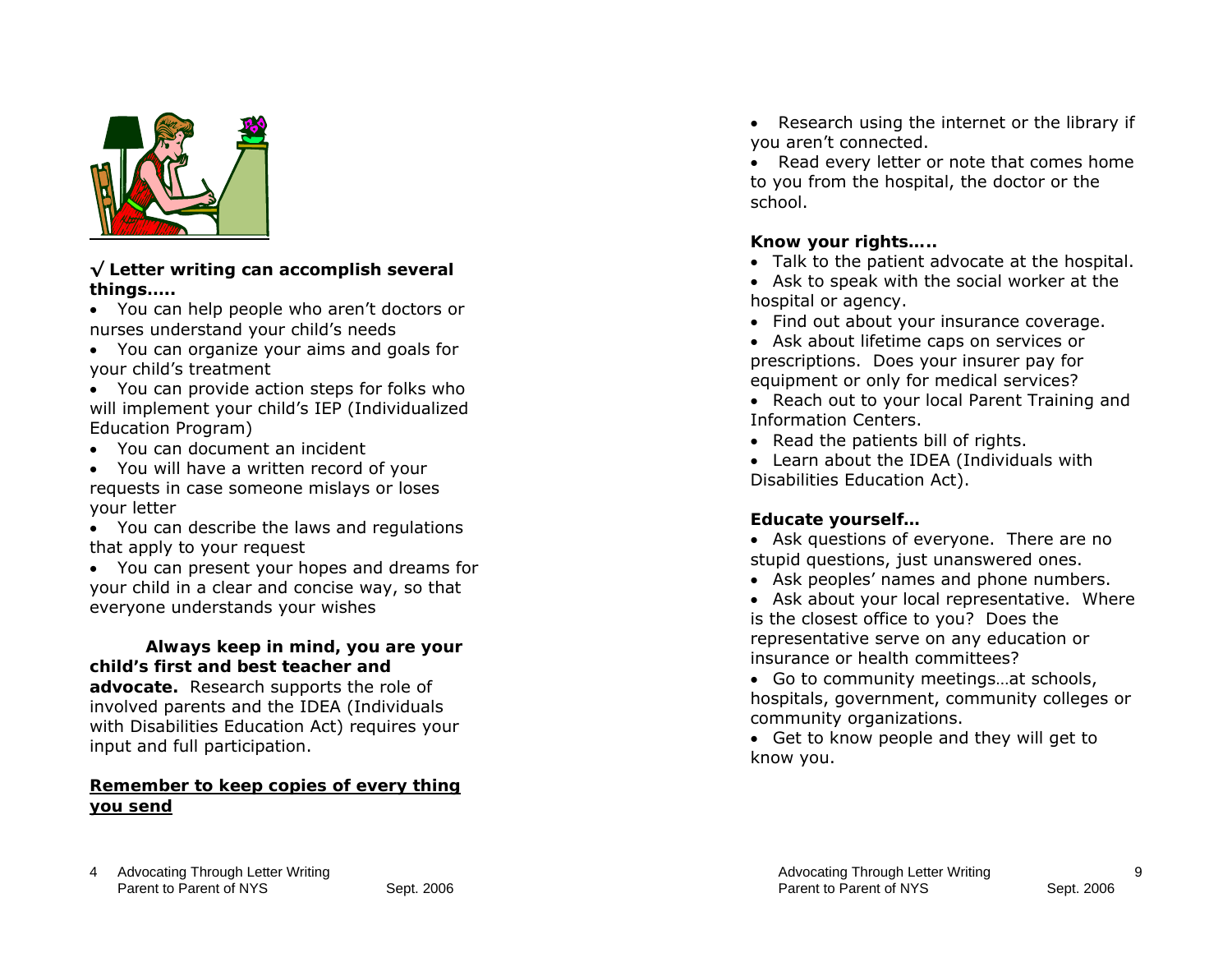## **√ Tips on Advocating for Your Child with Special Health Care Needs**

*Organize your records…..* 

- It doesn't have to be fancy.
- Get a box, a three ring binder, a journal.
- Keep everything in one place.

• Keep the box, binder or journal under the kitchen table.

- Put a desk or table by the telephone.
- Clear out a shelf by the computer.

• Put up a big calendar by the phone and note the day you spoke to the doctor or the therapist or teacher. Get an expanding file folder with alphabetic tabs.

• Do what you feel comfortable with…don't worry about anyone else's system.

• Keep all of your medical/insurance records in one place.

• Keep all of your education related information in one place.

• You will have a chronologically organized source of information about your child that you can go to quickly and with confidence.

#### *Hunt and gather….*

• Be on the look out for pertinent newspaper articles and magazines.

• Ask the librarian questions. Librarians are a wealth of information about community resources.

• Ask your friends and family to be your eyes and ears when they are out in the neighborhood or schools.

# **√ Effective Letter Writing**

Before you write that letter, ask yourself why you are writing. Are you requesting a medical appointment or a copy of your child's medical records? Are you requesting an appointment with a specialist or a therapist? Do you need to talk to your child's teacher?

 Before you write that letter, jot down a few notes about your child. Refer to your child by name. Don't use he or she, it can be confusing to the reader. Remember the first letter you write is always a draft. Everyone makes mistakes or forgets to include something. Read the letter aloud to yourself or to a friend. Ask your friend if they understand your point, or if the letter is too wordy.

 Most letters are too long. Don't get bogged down in emotions and don't point fingers at, or blame, others. Remember that the reader needs facts and information about your child and the requests you are making. Stories are better told in person when you are meeting people face to face and can illustrate your point; not written into a letter.

 Make your letter stand out; use colored paper and include a photograph of your child. Putting a face on an issue brings home the urgency and importance of your request.

#### *Remember to keep copies of every thing you send*

5